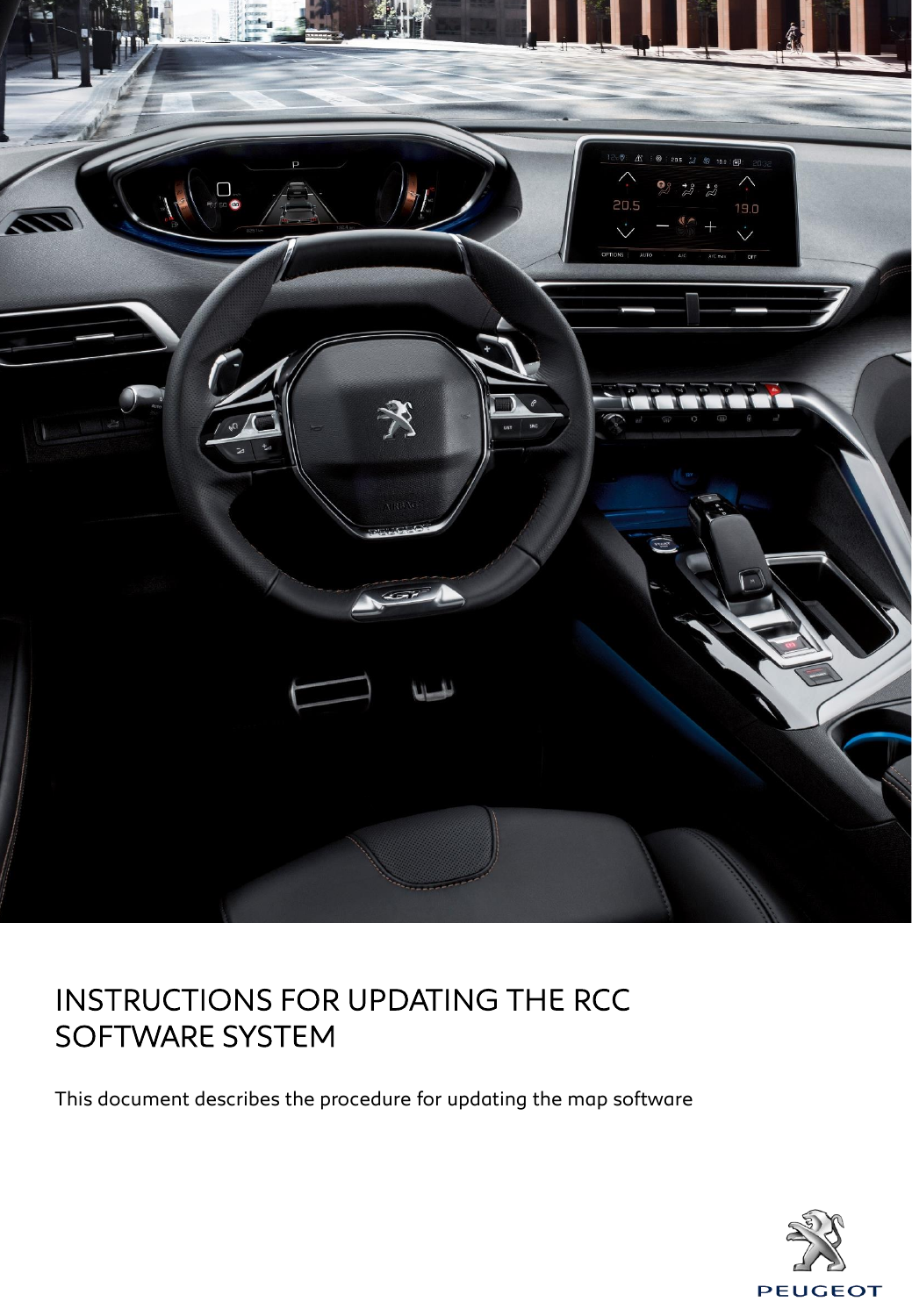# **1) PREPARING YOUR USB STICK**

## **Tip:**

- We recommend using a USB stick with a minimum 16 GB capacity. (Some mapping updates requires a 32 GB capacity.)
- The USB stick must be empty and formatted to FAT32. If you are unsure of how to proceed, here is how to format your USB stick to FAT32

#### **Caution:**

• Reinitialise the USB key before downloading any updates. Formatting it erases any files present on the USB key

### **For Microsoft Windows users:**

- Insert the USB key into the computer
- Run File Explorer (press the "Windows" and "E" keys simultaneously)
- Right-click the removable disk involved
- Left-click "Format"
- Check the "File System": FAT32 (default)
- Left-click "Start"

## **For Apple users:**

- Plug the USB stick into your computer.
- Open the "Disk Utility" app in the "Utilities" folder in the "Apps" folder.
- Select your USB stick in "External".
- Select the "MS DOS (FAT)" format and "Master Boot Record (MBR)".
- Left click on "Delete".

*NB: The system files generated on the USB stick by Apple when you plug it into your Mac may disrupt its later use in your vehicle. To solve this problem, we recommend you use the CleanMyDrive app available free at [the App Store \(https://itunes.apple.com/fr/app/cleanmydrive-](https://itunes.apple.com/fr/app/cleanmydrive-2/id523620159?mt=12)2/id523620159?mt=12 )*

# **2) DOWNLOAD THE SOFTWARE (30' or more depending on internet speed)**

To update the software of your system, you need to download two files:

The software update, compressed in .tar format:

|                                                  | $EX: \Box$ PSA_rcc-firmware_1_074_16-1B116.tar | 29/03/2018 10:36 | tar Archive | 4 212 570 Kol |  |  |
|--------------------------------------------------|------------------------------------------------|------------------|-------------|---------------|--|--|
| • The license file, which has a * key extension: |                                                |                  |             |               |  |  |

| EX: | license 2D075039000261701209.key | 29/03/2018 10:28 | <b>Fichier KEY</b> | 11 Kol |
|-----|----------------------------------|------------------|--------------------|--------|
|-----|----------------------------------|------------------|--------------------|--------|

## NB : **The file download time of these files on your computer may range from several tens of minutes to several hours depending on your internet connection (equipment, speed).**

Once you have downloaded the files on your computer, you need to extract the files from the .tar folder to be copied on to your USB stick.





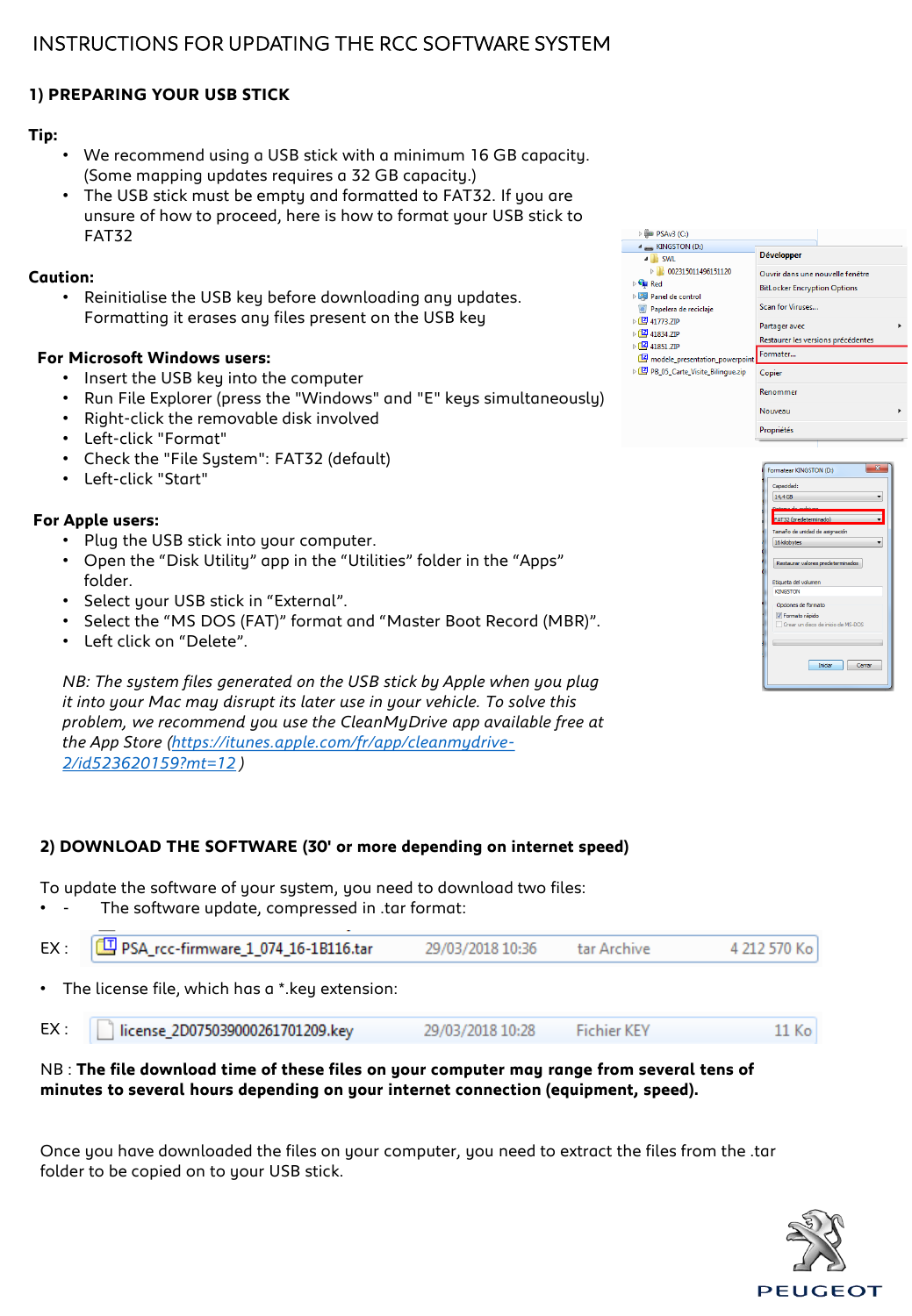# **3) UNZIPPING THE DOWNLOADED FILE**

Here is how to unzip the required files from the .tar file downloaded on your computer:

#### **For Microsoft Windows users:**

• Right-click on the file and select your unzip tool (e.g. 7 Zip) and click on "Extract here" to save the files on your computer.

*If you don't have an unzip tool, we recommend that you install 7 Zip on your computer beforehand [\(http://www.7-zip.org/download.html](http://www.7-zip.org/download.html) )*

#### **For Apple users:**

• We recommend you use the "Unarchiver" app available free at the App Store ([https://itunes.apple.com/fr/app/the-unarchiver/id425424353?mt=12\)](https://itunes.apple.com/fr/app/the-unarchiver/id425424353?mt=12)

The extraction will generate an SWL folder on your computer containing the update files, as well as an "UpdateInfo.xml" file, which you will not need later.

# **4) COPYING THE FILES ON TO YOUR USB STICK:**

You now need to copy the extracted files on to your USB stick:

- Copy the extracted "rcc\_update" file to the USB stick.

- Create a "License" folder on your USB stick (please use this exact spelling) and copy your \*.key format license file into it.

The file tree of your USB stick must be consistent with the following:



#### **You are now ready to update your car's system.**

### **5) TRANSFER THE UPDATES INTO THE VEHICLE**

#### **Caution:**

It is essential to keep the engine running while the updates are being installed

It is recommended not to drive while the updates are being installed. Park your car in the open air rather than a confined space (e.g. a garage).

Disable the "Stop & Start" function to prevent the vehicle going into standby mode, particularly if the vehicle is not moving

Never remove the key from the USB port of the vehicle before the update process has finished The GPS function will not be available during the update.

Do not remove the USB stick from the car before the update process is complete.

Do not turn off your engine before the update process is complete.

### **Step 5.1:**

Insert the key into the USB port of the vehicle

#### **Step 5.2:**

Select the "Navigation" function in the touch screen

#### **Step 5.3:**

Follow the dialogue on the touch screen (see the dialogue screens below)

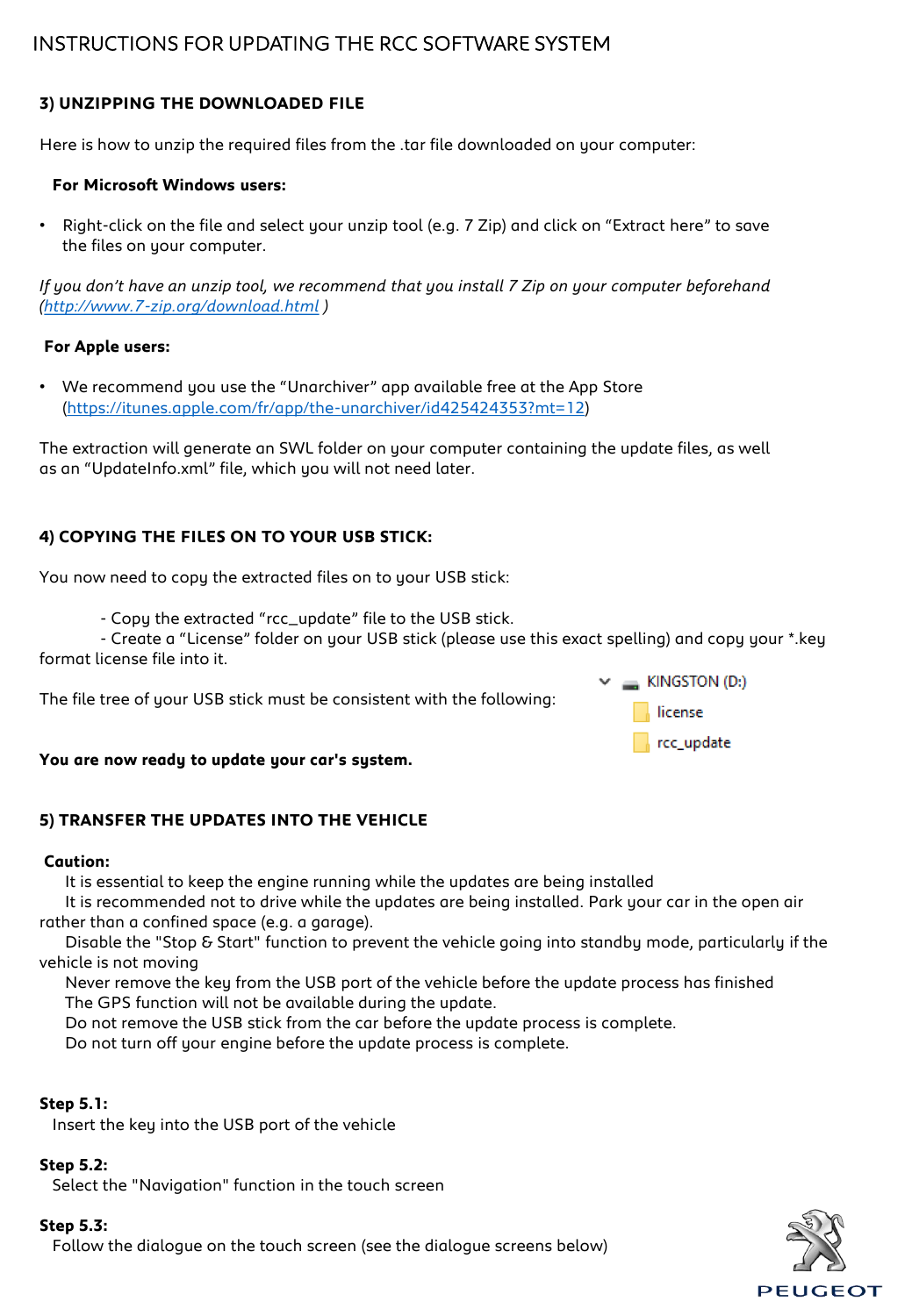In-vehicle software update dialogue (30')





**UPDATE** Please wait, Software update will start shortly...

**1.5**



When the screen 1.5 appears disconnect the USB key from the vehicle